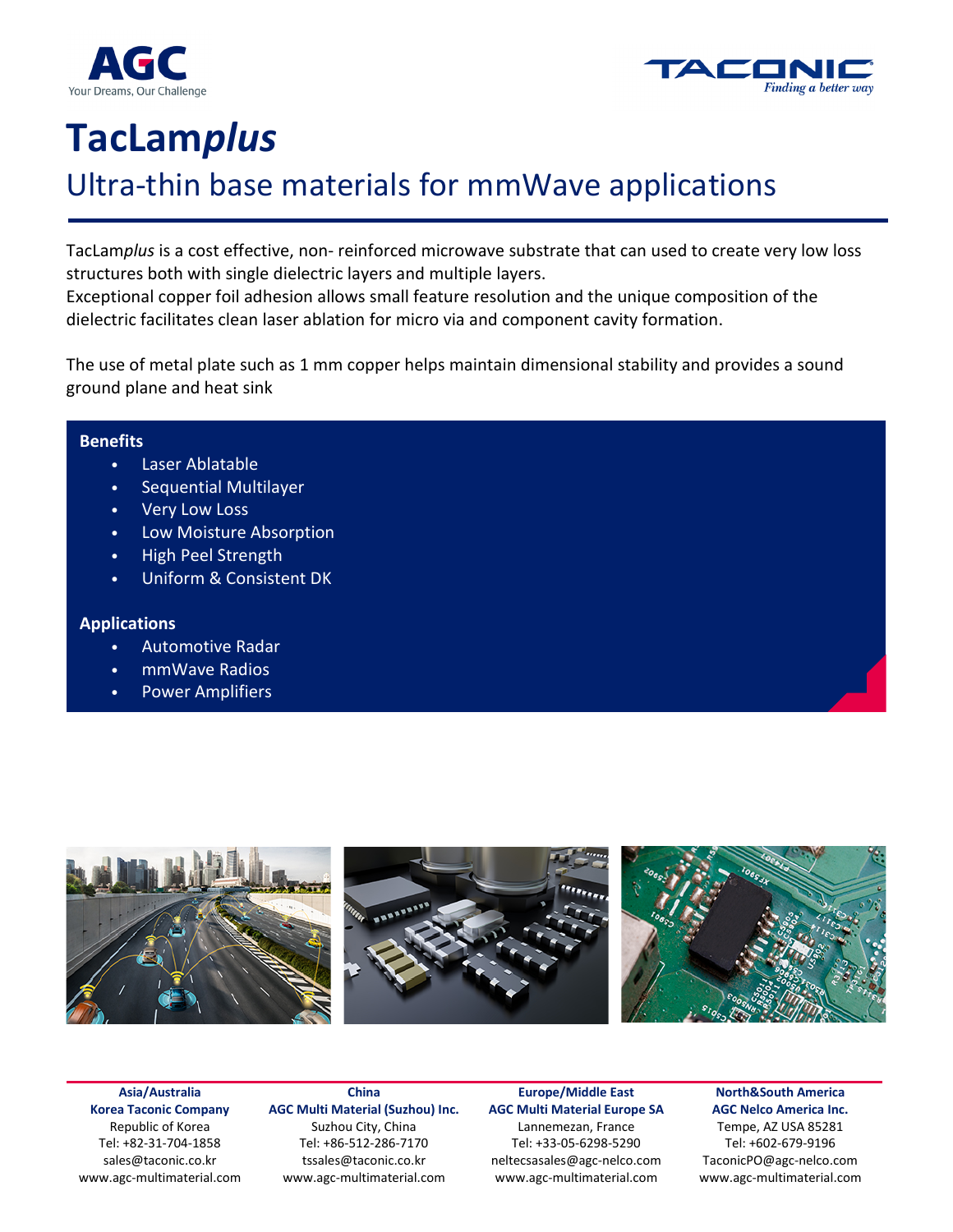



| <b>TacLamplus Typical Values</b> |                          |                   |                 |                   |                 |  |  |  |  |  |
|----------------------------------|--------------------------|-------------------|-----------------|-------------------|-----------------|--|--|--|--|--|
| <b>Property</b>                  | <b>Test Method</b>       | <b>Unit</b>       | Value           | <b>Unit</b>       | <b>Value</b>    |  |  |  |  |  |
| Dk @ 10 GHz                      | IPC-650 2.5.5.5.1        |                   | 2.10            |                   | 2.10            |  |  |  |  |  |
| Dk @ 50 GHz (i)                  | IPC-650 2.5.5.5.1        |                   | 2.10            |                   | 2.10            |  |  |  |  |  |
| Dk @ 90 GHz (i)                  | IPC-650 2.5.5.5.1        |                   | 2.08            |                   | 2.08            |  |  |  |  |  |
| Df @ 10 GHz                      | IPC-650 2.5.5.5.1        |                   | 0.0004          |                   | 0.0004          |  |  |  |  |  |
| Df @ 50 GHz (i)                  | IPC-650 2.5.5.5.1        |                   | 0.0007          |                   | 0.0007          |  |  |  |  |  |
| Df @ 90 GHz (ii)                 | IPC-650 2.5.5.5.1        |                   | 0.0008          |                   | 0.0008          |  |  |  |  |  |
| Insertion Loss @ 50 GHz (iii)    |                          | dB/mm             | 0.04            | dB/mm             | 0.04            |  |  |  |  |  |
| Moisture Absorption              | IPC-650 2.6.2.1          | %                 | 0.02            | $\%$              | 0.02            |  |  |  |  |  |
| Peel Strength                    | IPC-650 2.4.8            | Ibs./inch         | >4              | N/mm              | >7.14           |  |  |  |  |  |
| <b>Flammability Rating</b>       | <b>UL 94</b>             |                   | $V-0$           |                   | $V-0$           |  |  |  |  |  |
| Dielectric Breakdown             | IPC-650 2.4.6            | Kv                | $>60$           | Kv                | $>60$           |  |  |  |  |  |
| <b>Volume Resistivity</b>        | IPC-650 2.5.17.1         | Mohms/cm          | 10 <sup>7</sup> | Mohms/cm          | $10^{7}$        |  |  |  |  |  |
| <b>Surface Resistivity</b>       | IPC-650 2.5.17.1         | Mohms             | $10^{7}$        | Mohms             | 10 <sup>7</sup> |  |  |  |  |  |
| Arc Resistance                   | IPC-650-2.5.1            | Seconds           | >180            | Seconds           | >180            |  |  |  |  |  |
| <b>Specific Gravity</b>          | IPC-650 2.3.5            | g/cm <sup>3</sup> | 2.17            | g/cm <sup>3</sup> | 2.17            |  |  |  |  |  |
| Tensile Strength                 | IPC-650 2.4.19           | psi               | 4,351           | $N/mm^2$          | 30              |  |  |  |  |  |
| Young's Modulus                  | <b>ASTM D 3039</b>       | Mpa               | 640             | Mpa               | 640             |  |  |  |  |  |
| Poisson's Ratio                  | <b>ASTM D 3039</b>       |                   | 0.45            |                   | 0.45            |  |  |  |  |  |
| Specific Heat (Capacity)         | <b>ASTM E 1269 (DSC)</b> | J/g/K             | 0.85            | J/g/K             | 0.85            |  |  |  |  |  |
| $Td$ (2% Wt. Loss)               | IPC-650 2.4.24.6         | 9F                | 932             | $\overline{6}C$   | 500             |  |  |  |  |  |
| $Td$ (5% Wt. Loss)               | IPC-650 2.4.24.6         | 9F                | 959             | $\overline{6}C$   | 515             |  |  |  |  |  |
| Outgassing                       | ECSS-Q-70                | CVCM/%            | < 0.02          | CVCM/%            | < 0.02          |  |  |  |  |  |
| CTE (X - Y axis)                 | <b>ASTM D 3386 (TMA)</b> | ppm/ºC            | 100             | ppm/ºC            | 100             |  |  |  |  |  |
| CTE (Z axis)                     | <b>ASTM D 3386 (TMA)</b> | ppm/ºC            | 105             | ppm/ºC            | 105             |  |  |  |  |  |
| <b>Thermal Conductivity</b>      | ASTM F433                | $W/M*K$           | 0.25            | W/M*K             | 0.25            |  |  |  |  |  |

A. Source: Queen's University, Belfast, Ireland

B. Source: Queen's University, Belfast, Ireland - accounting for copper foil roughness

C. Source: EADS Project, PROKOSMOS



Frequency

Frequency

Remark : All reported values are typical and should not be used for specification purposes. In all instances, the user shall determine suitability in any given application.